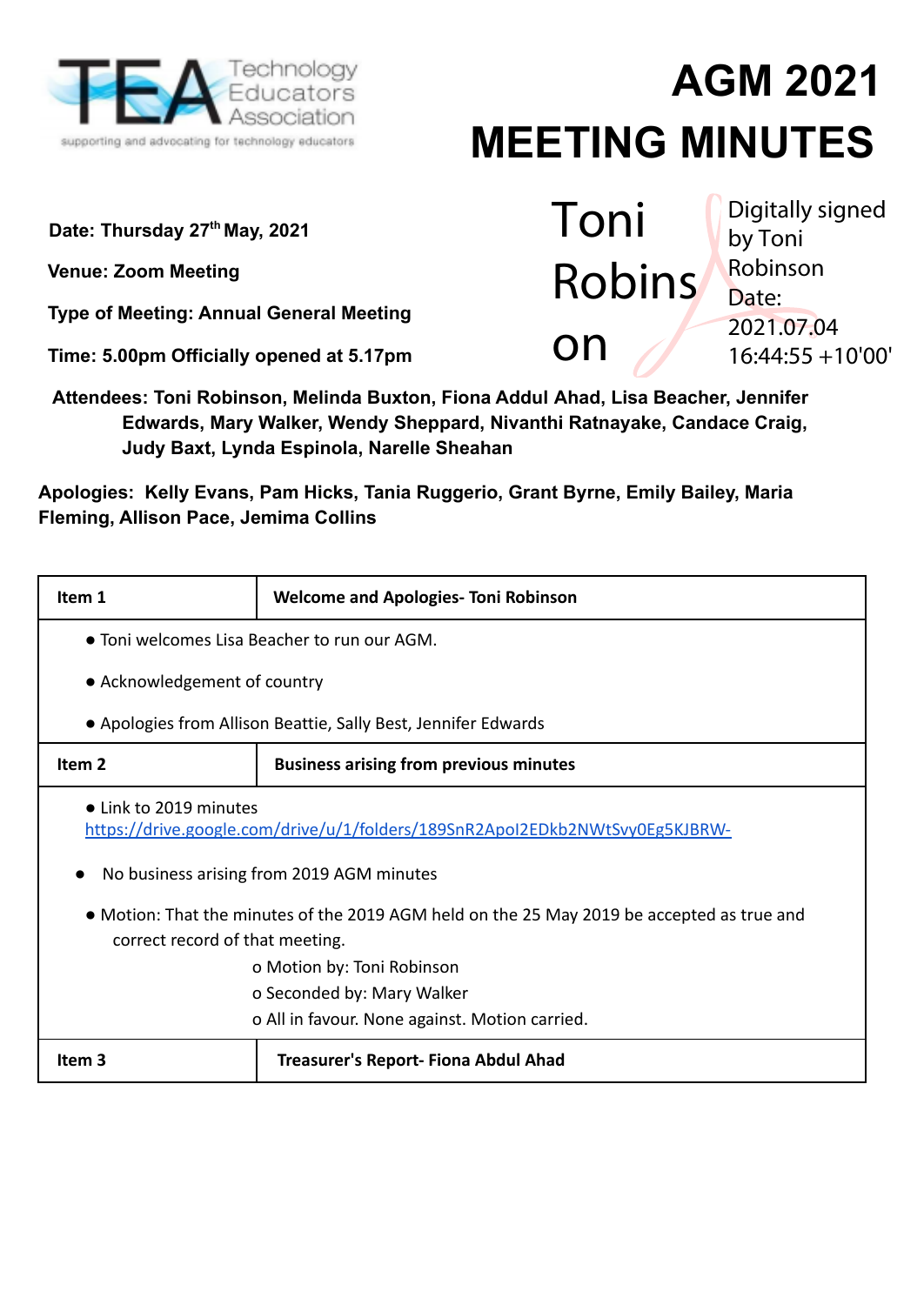| • Discussion over the past years financials |  |
|---------------------------------------------|--|
|---------------------------------------------|--|

# **● Principal Activities**

The principal activities of the Association are to provide support and professional development to its members and to promote technology education for all students at primary, secondary and tertiary levels.

#### **● Significant Changes**

Significant change in the nature of these activities occurred during the year as a result of Covid-19.

Toni

**Digitally** 

signed by Toni Robinson Date: 2021.07.04 16:45:14 +10'00'

Robin

son

## **● Operating Result**

Current balance \$63,222

Report attached

## **● Motion**

Move that financials be accepted: Wendy Sheppard

Seconded by: Nivanthi Ratnayake

All agree by show of hands, signed in accordance with a resolution of the Members of the Committee.

| Item 4                                                                                                                                                                                                                                                                                           | <b>President's Report-Toni Robinson</b>       |  |
|--------------------------------------------------------------------------------------------------------------------------------------------------------------------------------------------------------------------------------------------------------------------------------------------------|-----------------------------------------------|--|
| • TEA have been focussed over the past year in advocating for and support<br>members<br>• Thank you to attendees for their support of TEA<br>• Attendees are encouraged to get involved by submitting an article into our magazine, following<br>us on social media or by joining the committee. |                                               |  |
| Report attached                                                                                                                                                                                                                                                                                  |                                               |  |
| • Motion<br>Move that presidents report be accepted: Fiona Abdul Ahad<br>Seconded by: Candace Craig<br>All agree by show of hands, signed in accordance with a resolution of the Members of the<br>Committee.                                                                                    |                                               |  |
| Item 5                                                                                                                                                                                                                                                                                           | Thank you to outgoing committee- Lisa Beacher |  |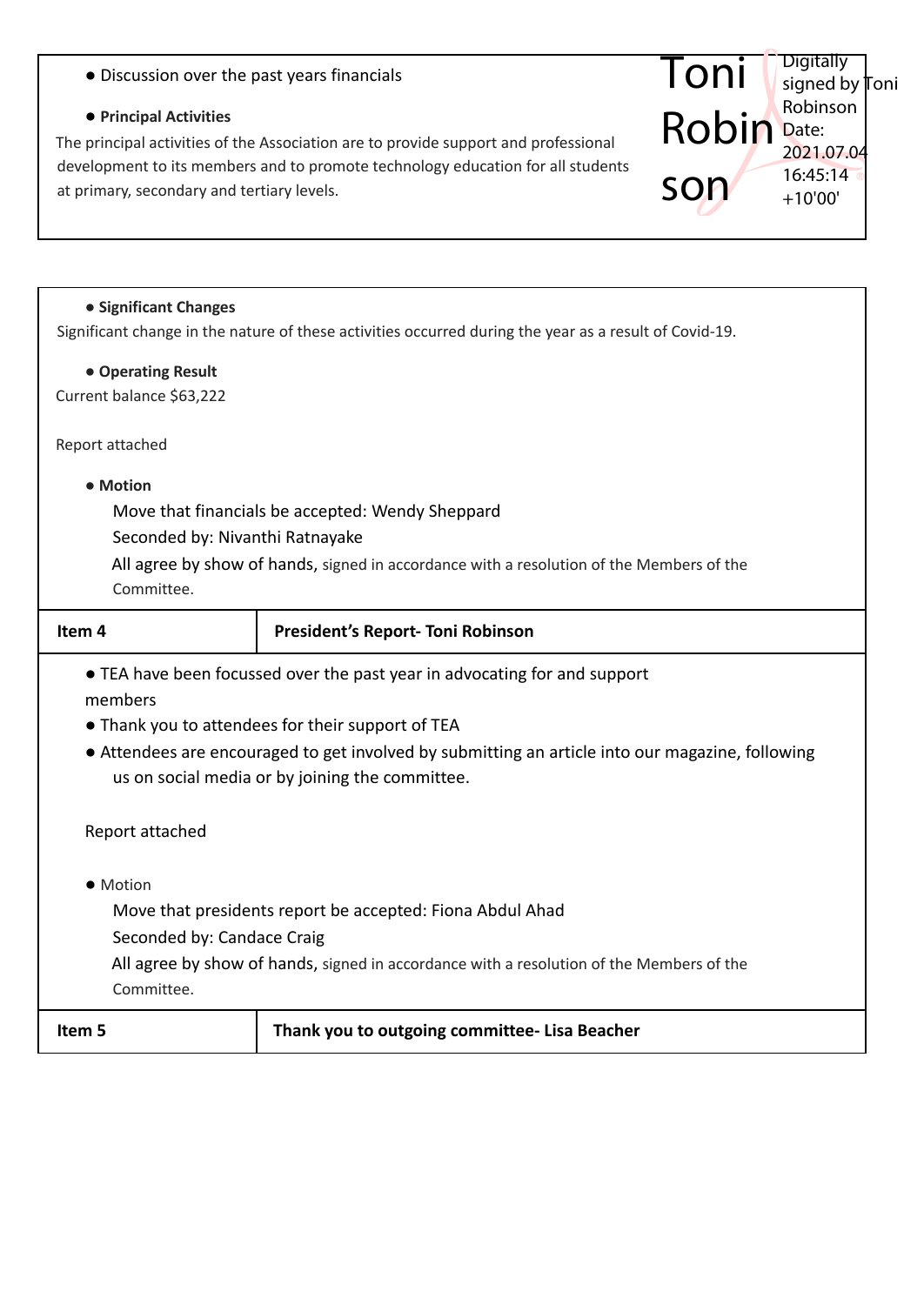| 2019/20 Executive Committee Members<br>Toni<br>Digitally<br>signed by<br><b>President Toni Robinson</b><br>Vice President - Professional Development Kelly Evans<br>Robi<br>Date:<br>Vice President – Curriculum Melinda Buxton<br>2021.07.04<br><b>Secretary Mary Walker</b><br>16:45:33<br>$n$ son $n^{10.4313}$<br><b>Treasurer Fiona Abdul Ahad</b><br>Professional Teachers Council Representative Jennifer Edwards<br><b>Editor TEA Magazine Pamela Hicks</b><br><b>Membership Secretary Jennifer Edwards</b><br>Thank you to the TEA 2020 Conference and Virtual Texstyle organisers and<br>Item 6<br>team | • Thank you to the outgoing committee for the hard work put in over the past two years. |  |  |
|-------------------------------------------------------------------------------------------------------------------------------------------------------------------------------------------------------------------------------------------------------------------------------------------------------------------------------------------------------------------------------------------------------------------------------------------------------------------------------------------------------------------------------------------------------------------------------------------------------------------|-----------------------------------------------------------------------------------------|--|--|
| Toni Robinson                                                                                                                                                                                                                                                                                                                                                                                                                                                                                                                                                                                                     |                                                                                         |  |  |
|                                                                                                                                                                                                                                                                                                                                                                                                                                                                                                                                                                                                                   |                                                                                         |  |  |
|                                                                                                                                                                                                                                                                                                                                                                                                                                                                                                                                                                                                                   |                                                                                         |  |  |
|                                                                                                                                                                                                                                                                                                                                                                                                                                                                                                                                                                                                                   |                                                                                         |  |  |
|                                                                                                                                                                                                                                                                                                                                                                                                                                                                                                                                                                                                                   |                                                                                         |  |  |
|                                                                                                                                                                                                                                                                                                                                                                                                                                                                                                                                                                                                                   |                                                                                         |  |  |
|                                                                                                                                                                                                                                                                                                                                                                                                                                                                                                                                                                                                                   |                                                                                         |  |  |
|                                                                                                                                                                                                                                                                                                                                                                                                                                                                                                                                                                                                                   |                                                                                         |  |  |
|                                                                                                                                                                                                                                                                                                                                                                                                                                                                                                                                                                                                                   |                                                                                         |  |  |
|                                                                                                                                                                                                                                                                                                                                                                                                                                                                                                                                                                                                                   |                                                                                         |  |  |
|                                                                                                                                                                                                                                                                                                                                                                                                                                                                                                                                                                                                                   |                                                                                         |  |  |
|                                                                                                                                                                                                                                                                                                                                                                                                                                                                                                                                                                                                                   |                                                                                         |  |  |
|                                                                                                                                                                                                                                                                                                                                                                                                                                                                                                                                                                                                                   |                                                                                         |  |  |

|  | Item 7 | <b>Election of 2021/22 Executive Committee- Candace Craig</b> |
|--|--------|---------------------------------------------------------------|
|--|--------|---------------------------------------------------------------|

All positions were declared vacant. Only one nomination was received for each position.

| 2012/22 Executive Committee                            |                       |
|--------------------------------------------------------|-----------------------|
| President                                              | Toni Robinson         |
| Vice President - Professional Development              | <b>Kelly Evans</b>    |
| Vice President - Curriculum                            | Lisa Beacher          |
| <b>Secretary</b>                                       | <b>Emily Bailey</b>   |
| <b>Treasurer</b>                                       | Fiona Abdul Ahad      |
| <b>Professional Teachers Council</b><br>Representative | <b>Melinda Buxton</b> |
| <b>Editor TEA Magazine</b>                             | Pamela Hicks          |